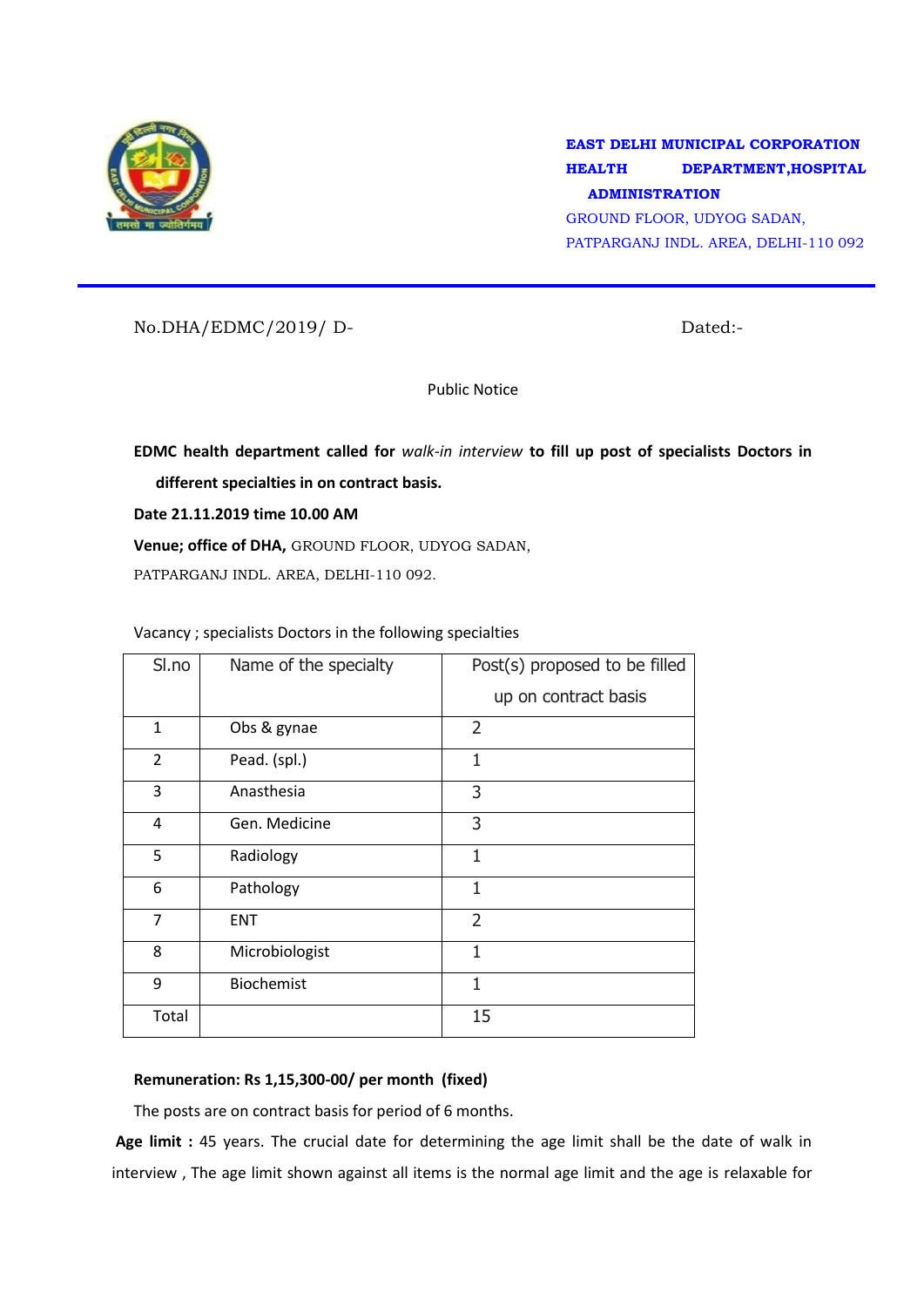SC/ST candidates up to 5 years and upto 3 years for OBC candidates. Age relaxation to Physically Handicapped (PH) persons: i) Age relaxation of 10 years (15 years for SC/ST candidates and 13 years for OBC candidates)

### **ESSENTIAL QUALIFICATIONS:**

### (A**) EDUCATIONAL:**

- 1. A recognized MBBS qualification included in the First or Second Schedule or Part II of the Third Schedule (other than licentiate qualifications) to the Indian Medical Council Act, 1956. Holders of Educational qualifications included in Part II of the Third Schedule should also fulfill the conditions stipulated in sub-section (3) of section (13) of the Indian Medical Council Act, 1956.
- 2. Post-Graduate Degree/ Diploma in the concerned specialty mentioned in Section A or Section B in Schedule VI or equivalent Indian Medical Council Act i.e. M.D/MS / Diploma in concerned specialty.
- (B) **EXPERIENCE:** Three years' experience in the concerned Specialty after obtaining the first Post Graduate Degree or Five years experience after obtaining the Post Graduate Diploma.

#### **Reservation** ; SC- 22%, ST-7.5%, obc-27%, ph-3%, ews- 10%,

**Physically Handicapped (PH)** Persons or Persons with disabilities, as indicated against various item(s) in the VACANCY DETAILS, can apply to the respective posts even if the post is not reserved for them but has been identified as Suitable. However, such candidates will be considered for selection to such post by general standard of merit. Persons suffering from not less than 40% of relevant disability shall alone be eligible for the benefit of reservation and other relaxations as permissible under the rules. Thus, Physically Handicapped (PH) persons can avail benefit of: i) Reservation and other Concessions & Relaxations as permissible under the rules only when degree of physical disability is 40% or more and the posts are reserved for PH candidates. ii) Other Concessions & Relaxations as permissible under the rules only when degree of physical disability is 40% or more and the posts are suitable for PH candidates.

# **DOCUMENTS/ CERTIFICATES TO BE PRODUCED AT THE TIME OF INTERVIEW.**

1. Matriculation/10th Standard or equivalent certificate indicating date of birth, or mark sheet of Matriculation/10th Standard or equivalent issued by Central/State Board indicating Date of Birth in support of claim of age.